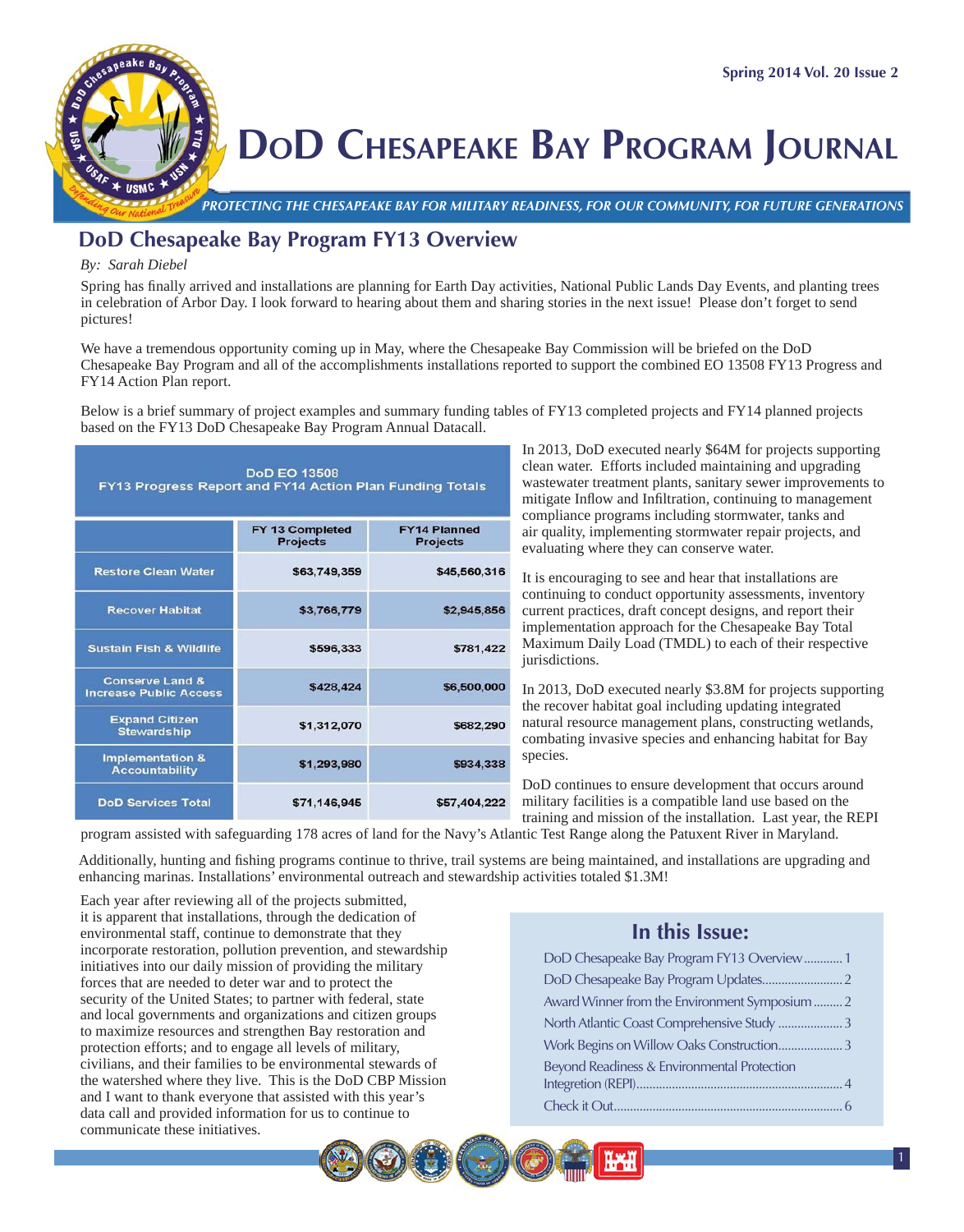# **DoD Chesapeake Bay Program Updates**

The April Chesapeake Bay Action Team (CBAT) Conference Call has been rescheduled for 14 May 2014. An Outlook appointment will be sent to the distribution list with the time and proposed agenda. In the meantime, below are updates of what's been going on since the last newsletter and January CBAT meeting.

#### **EO 13508 Reporting Updates**

DoD submitted narrative information and funding totals for the combined FY13 Progress Report and FY14 Action Plan. The report will be finalized by April.

#### **2014 and 2015 DoD Milestones**

All of the Federal 2014 and 2015 EO 13508 Two-year milestones were posted on 7 January on the EO 13508 website. DoD milestones are also included.

#### **Chesapeake Bay Agreement Updates**

The Bay Program's Principals Staff Committee (PSC) met on 28 February to make decisions related to governance of the Program. The PSC affirmed that consensus is the preferred method of decision-making for the Program, but that voting (a supermajority 7/9) could be used as a last resort. The PSC also addressed issues related to goals and outcomes in the 2014 Agreement, Participation in Management Strategies, Recommended Management Strategies, Adoption of Management Strategies, changes to distribution to EPA funding under Section 117 CBIG/CBRA, Revising Goals, outcomes, and management strategies, Participation at the EC, and updating the Governance Document. The public comment period closed on 17 March and based on comments received by the public and federal agencies, the partnership will more than likely deliberate adding language into the Agreement related to toxic contaminants, climate change, stormwater, Conowingo, and environmental literacy. Bay staff supported DASN(E) at a joint FLC-D/CEQ/OMB meeting held on 24 March with a purpose to update members on the Chesapeake Bay Agreement; federal agency comments submitted by DOI, NOAA and EPA and other agency comments; stakeholder,

state and partner comments that were submitted during the public comment period; recommendations to address implications of Agreement on FLC-D and EO 13508 reporting requirements; and updates on the FY13 Progress report and FY14 Action Plan. DASN(E) expressed concern with EPA concurrence that adding additional goals outside of the core principles or issues may dilute effort and detract from the fundamentals of restoration, supported more explicit language on community based stewardship approaches, suggested incorporating climate change throughout the agreement and management strategies, and recommended toxic contaminants be included in water quality section of the Agreement. The DoD CBP provided EPA DoD positions regarding issues including toxic contaminants, climate change, environmental stewardship, water quality standards and freshwater fisheries in order to develop the federal position on how issues should be addressed in the Agreement in advance of the 12-13 April Principals Staff Committee meeting.

#### **Chesapeake Bay Commission meeting**

On 8-9 May, the Chesapeake Bay Commission will hold its quarterly meeting in Washington, D.C. The DoD Chesapeake Bay Program will be presenting to the members on FY13 progress and FY14 initiatives.

#### **Streamlining of EPA Datacalls:**

The DoD Chesapeake Bay Program office serves to coordinate reporting of information on all activities taking place at the installation and regional level that support the Bay's restoration. This information is collected on an annual basis by populating an access database for each installation within the watershed. We continue to work through a comprehensive review to align reporting and outreach requirements with data that are being collected, and maximize both end-user and manager functional efficiencies. The program received an alternative proposal in how to collect data and will review and provide information to Service leads to develop a coordinated approach to collect data necessary for each of the program's reporting requirements.

## **Award Winners from the Environment Virginia Symposium**

*Kelly Duckworth (announced on April 10th)* 

The 2014 Governor's Environmental Excellence Awards were announced at a ceremony on 8 April 2014 at the 25th Annual Environment Virginia Symposium at the Virginia Military Institute in Lexington. The awards recognize the significant contributions of environmental and conservation leaders in two categories, sustainability and land conservation. They are given to businesses and industrial facilities, not-for-profi t organizations and government agencies. This year, Joint Base Langley-Eustis (JBLE) won a Silver Award for their Conservation Branch. Below is an excerpt from the award program which was read during the ceremony.

"Fort Eustis is a multifunctional installation that includes office parks, an Army training campus, research and development facilities, as well as other military activities; approximately 12,400 people work and live at the installation. With over twenty miles of shoreline, the installation provides habitat for a multitude of migratory waterfowl and wading birds and is home to six active bald eagle nests on the James and Warwick Rivers. The Fort has more than 3,600 acres of wetlands and over 2,700 acres of commercial timber, key habitat for wildlife, and a filter system to prevent pollutants from reaching the Chesapeake Bay. The Fort Eustis Conservation Branch uses an ecosystem management approach to maintain environmental compliance, ecosystem viability, sustainability of military training lands, ecological integrity, biological communities including sensitive, rare, threatened, and endangered species, and outdoor recreation opportunities. The Branch also protects, preserves, and publicizes the 232 archaeological sites managed by Fort Eustis. The Branch has on-going partnerships with the College of William and Mary, the US Fish and Wildlife Service, the US Department of Agriculture – Wildlife Services, the Fort Eustis Historical and Archaeological Association, and several Boy Scout Troops among others, and is currently developing a partnership with Christopher Newport University's Public History program. Public involvement and outreach have been key to the success of Fort Eustis' Cultural and Natural Resources programs. Social media is used to publicize events, including the annual Earth Day Celebration, an annual open house for Archaeology Month, and Clean the Bay Day."

Congratulations to JBLE on this prestigious award!

2



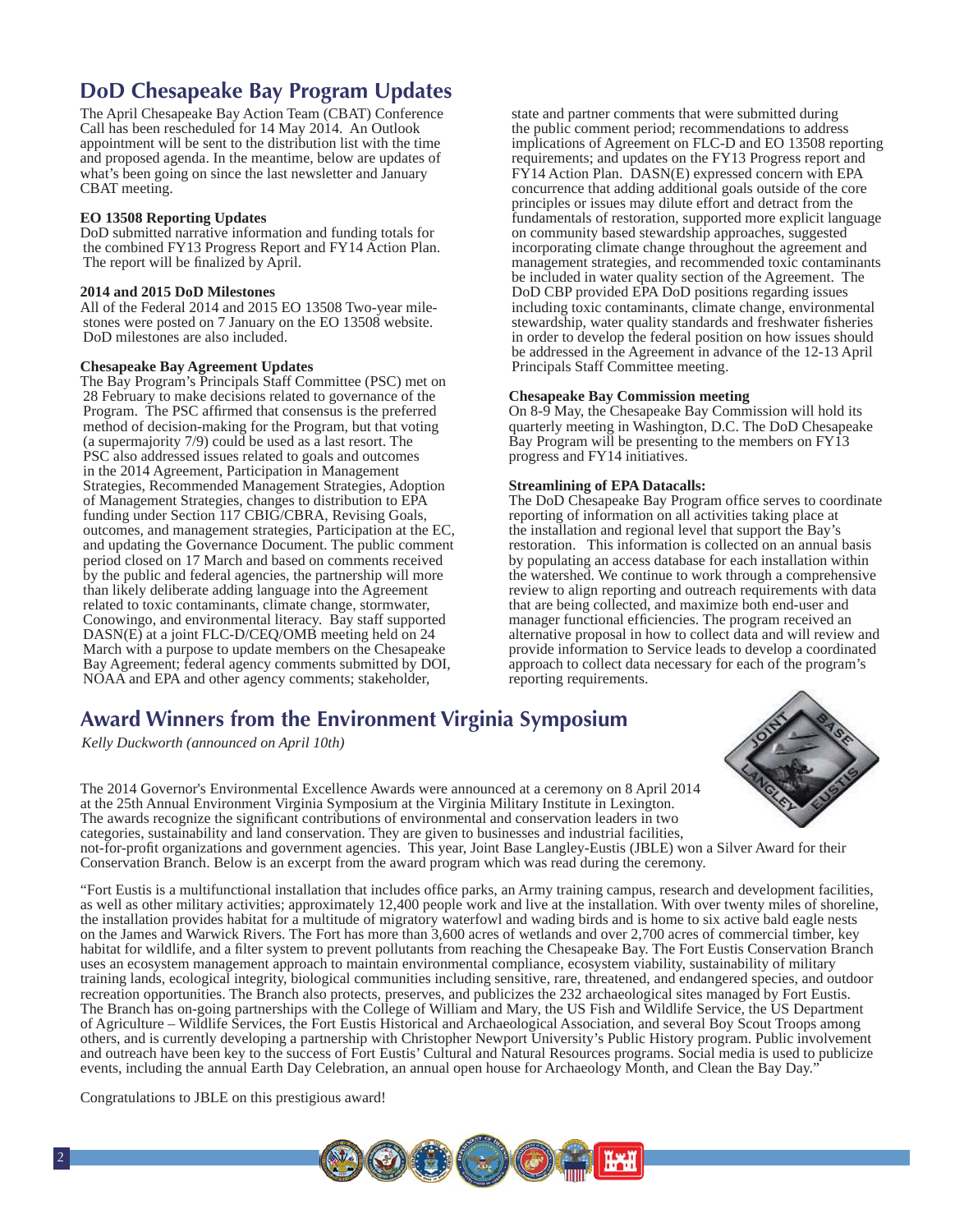# **North Atlantic Coast Comprehensive Study**

*By: Taura Huxley*

The U.S. Army Corps of Engineers hosted a visioning session on 11 March 2014 in Norfolk to gather input from local stakeholders on resilience and risk from coastal flooding. Representatives from the City of Norfolk, local Corps' offices, non-governmental organizations, and the Navy provided input on organizational challenges and potential solutions to reducing flood risk for vulnerable coastal populations. The information gathered at this session will be incorporated into the North Atlantic Coast Comprehensive Study (NACCS); a regional initiative that will be completed in early 2015. More information on NACCS can be found at www.nad.usace.army. mil/compstudy. n<br>:s,

> **Seabees from Amphibious Construction Battalion (ACB) 2 land on the New Jersey shoreline aboard an amphibious transport carrying construction vehicles. USS Wasp (LHD 1), USS San Antonio (LPD 17) and USS Carter Hall (LSD 50) positioned in New York City harbor to provide relief support to areas affected by Hurricane Sandy.**



## **Work Begins on Willow Oaks Constructed Stormwater Treatment Wetland**

#### *By: Andrew Revelos*

*First published in the South Potomac Pilot on February 14, 2014 Photos provided by Brenna White, NSF Dahlgren*

The plan to protect local watersheds from polluted storm water runoff takes another leap forward at Naval Support Facility Dahlgren this month with the groundbreaking for an even larger constructed wetland to the North of Sampson Road. The first constructed wetland wrapped up construction on the southern side of Sampson Road, adding two acres of wetland that helps prevent polluted runoff from entering Upper Machodoc Creek. An even more ambitious environmental design project, the Willow Oaks Wetland, will add approximately six acres of marsh, pools and sculpted land features on the north side of Sampson Road.

Both sites will look very different from their historic appearances when the project is completed in June and the wetlands comes to life, filtering and cleaning runoff from 161 acres of land on and off NSF Dahlgren.



Environmental Protection Agency regulations for states in the Chesapeake Bay watershed require reductions in the amount of nutrients and soil sediments that reach the bay as a result of storm water runoff, construction and erosion. Excessive pollutants and sediments in the bay reduce the water's oxygen content and clarity, which in turn harms wildlife. In Virginia, the goal is for each community to have put measures in place to restore the Chesapeake Bay through overall reductions in nitrogen, phosphorus, and sediments by 2025. With both constructed wetlands installed and operational, Dahlgren will be very close to meeting that reduction. "This is going to help us achieve some of our Chesapeake Bay [regulatory] requirements," said Brenna White, storm water program manager for NSF Dahlgren. "The wetland will remove about 85 pounds of phosphorous and 21,000 pounds of sediment from runoff per year. This is a significant percentage of what is leaving the 161 contributing acres that send [runoff] through this constructed wetland."

While pollution reduction is the project's main goal, the wetland will also benefit local plants and animals. The greenery, along with microorganisms in the wetland's water, remove and break down pollutants like nitrogen and phosphorous. The meandering contours of the wetland, known as treatment trains, enhance that process by keeping runoff in the wetland long enough to be cleansed by natural, biological processes.



*(Continued on Page 4)*

3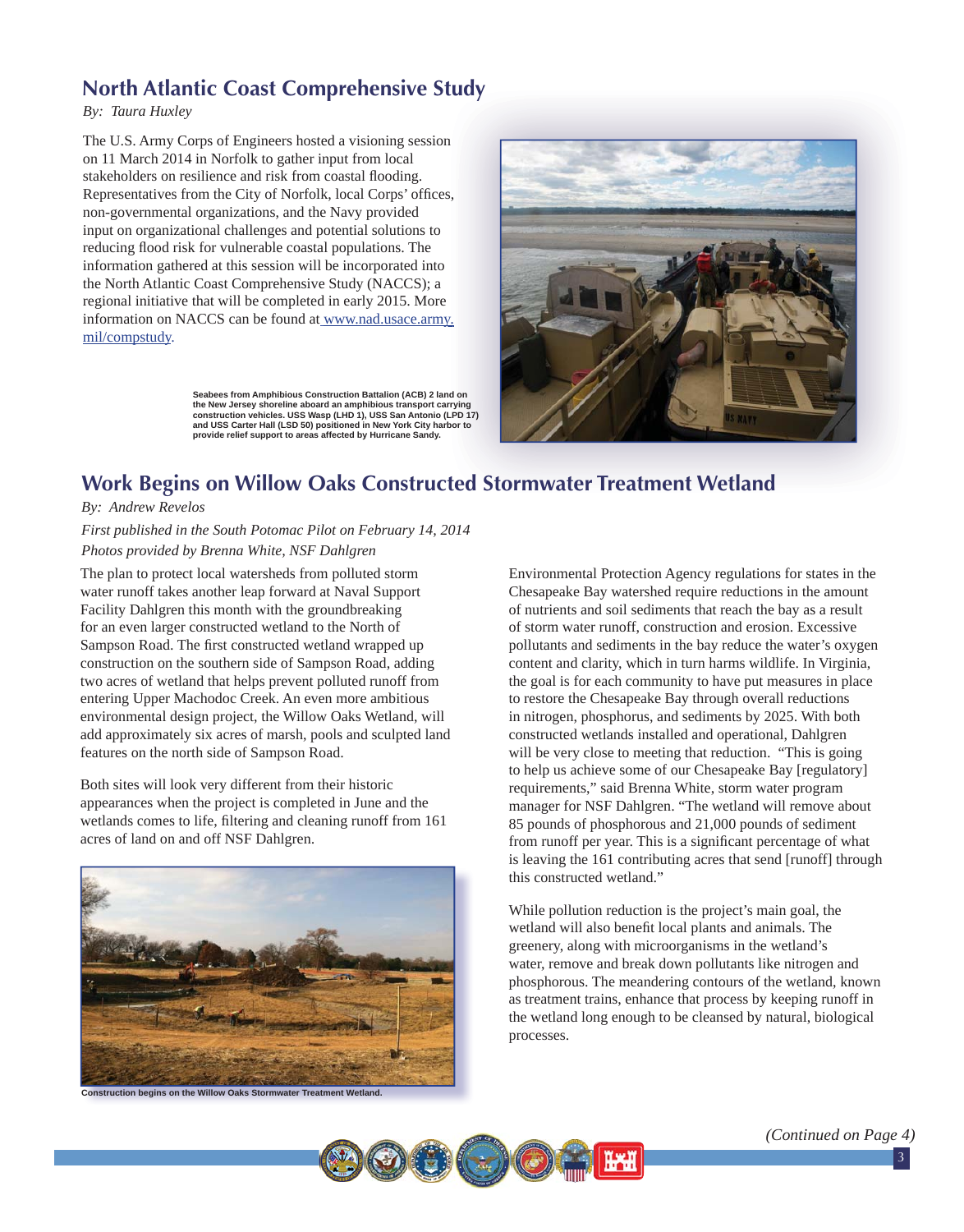"We got a lot of our inspiration from local water bodiesmarshes and wetlands," said White. "We try to mimic what nature does right rather than try to make things conform to a cookie cutter design. We want it to be a thriving micro and macro environment."

Low marsh, high marsh and deep pool zones within the wetland will support a variety of wildlife, such as ducks, turtles and small fish. Native plants, such as salt grass, wildflowers and bald cypress trees, will also feature prominently in the wetland, though cold weather and rain has delayed some planting. A walking trail will allow base residents to enjoy the natural scenery along the southern portion of the wetland.

White hopes to muster students from Dahlgren School to help plant the Willow Oaks Wetland later this spring. "Live stakes," certain types of plants and trees that can be propagated by cutting off a branch and planting it in the ground, are wellsuited for young volunteers. "It's a great way to establish stability in the wetland quickly," she said. "Kids love planting live stakes."



As the Willow Oaks Wetland is constructed, trucks will remove approximately 10,000 cubic yards of soil from the site's entrance on Sampson Road to B Gate.

Traffic impacts are expected to be minimal.

"It's going to be a nice addition to the community," said White.

#### **Beyond Readiness and Environmental Protection Integration (REPI) Buffers: Holistic Planning** *By: Kelly Duckworth*

During the 5 March 2014 REPI Webinar Series hosted by the DoD in partnership with the Land Trust Alliance, a new focus on REPI approaches was discussed. As part of the new FY15 proposal changes, REPI Program funding will include greater emphasis on holistic approaches to plan for and mitigate encroachment. Kristin Thomasgard, REPI Program Director, reminded the audience that REPI buffer partnerships are just one piece of the puzzle to solve regional and installation encroachment challenges. Acquiring conservation easements or land in fee is often the most expensive method of protecting and conserving land. Therefore, evaluating other opportunities using proactive and holistic planning is fundamental to achieving an installation's end state goal.

So, what is an end state goal? An end state goal is defined by the installation's targeted level of land protection necessary to maintain current mission without restrictions.

Further, what is holistic planning? Holistic planning is looking at current and potential future encroachment that goes beyond using REPI buffers. The concept of holistic planning includes developing a strategy where the installation and buffer partners review community plans and coordinate with other internal and external planning bodies. Utilizing this approach may also increase the installation's probability towards attaining the desired end state goal. Examples of holistic planning could include, but are not limited to working with state and local officials to enact zoning ordinances, providing real estate disclosures to potential buyers, developing noise attenuation ordinances, completing Joint Land Use Studies, conducting tabletop exercises with stakeholders, participating on regional and large landscape partnerships, and conducing community outreach and education.

For installations within the Chesapeake Bay, holistic planning is vitally important due to training our servicemen and servicewomen within these waters. The REPI FY13 Report to Congress shows a total of 14,193 acres of land at a cost of \$62,664,532 has been protected since 2013 for installation located within the Chesapeake Bay watershed. In order to meet the Land Conservation Outcome under Executive Order 13508 of protecting an additional two million areas by 2025, DoD will need to use a holistic planning strategies in order to meet our end state goal. Three case studies were presented by installations during the webinar to explore different methods of holistic planning as well as their experiences in the planning process.

#### Ellsworth AFB

The Rapid City Area Metropolitan Planning Organization (MPO) in South Dakota has worked cooperatively with the Ellsworth Air Force Base (AFB) for over 20 years. In 2009, the South Dakota legislature created the South Dakota Ellsworth Development Authority (SDEDA). The mission of SDEDA is to:

- To make sure that the Great State of South Dakota is always a Great Place for the U.S. Department of Defense to conduct its essential national defense mission at Ellsworth Air Force Base.
- To work hand in hand with local governments, the private sector and property owners to promote the health and safety of those living or working near the base.
- To protect and promote the economic impact of Ellsworth Air Force Base and associated industry.
- To work with the Base and local communities to prepare for additional growth in missions at Ellsworth Air Force Base.



*<sup>(</sup>Continued on Page 5)*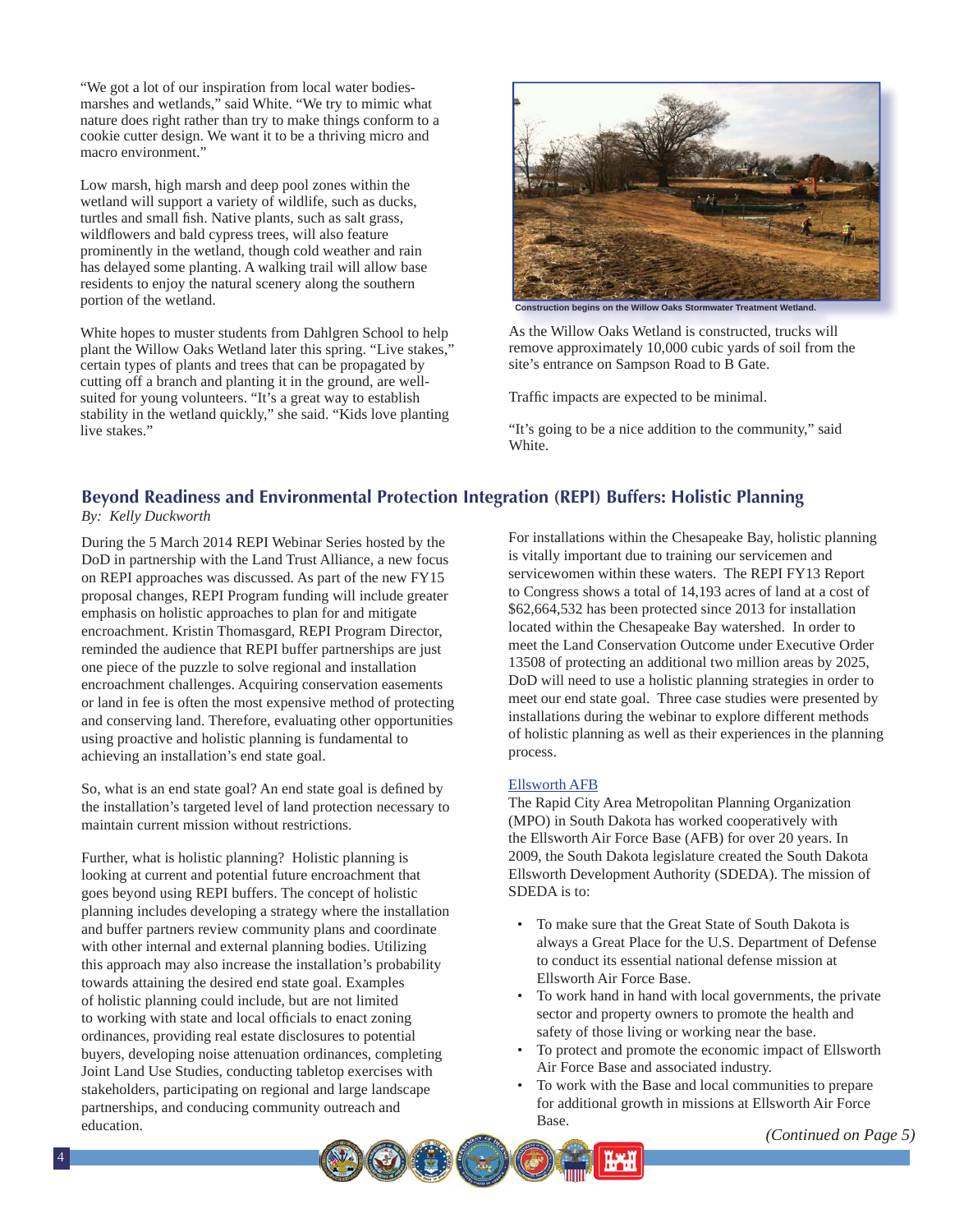In the mid-1990s, cooperatively with the City of Rapid City and the Department of Defense, the MPO jointly funded a Joint Land Use Study. The study resulted in a justification for a new interchange, the design and construction of which was funded by the MPO and City of Rapid City. The new interchange and a major entry way corridor provided access to the City of Box Elder and the Main Gate entrance to Ellsworth AFB. The construction of this interchange resulted in the relocation of a number of incompatible land uses in the airfield crash zone, including a McDonald's Restaurant and a gas service station. The resulting transpor¬tation and related land use changes were a key component in demonstrating compatible land use in areas surrounding the installation during the most recent Base Realignment and Closure (BRAC) Commission hearings. As a result of the cooperation between the DoD and Rapid City Area MPO, the BRAC Commission cited Ellsworth AFB's vast un-encroached airspace and significant economic impact on the local community as a justification for removing the installation from the closure list.

Coordinated efforts continue with a new DOD-funded study undertaken by SDEDA. The study willreview land use issues, as well as, planning and development issues in the multi-jurisdictional areas surrounding Ellsworth AFB. Solutions for this installation with community integration include positive community relations; transfers of land from Ellsworth to SDEDA; Willing Buyer Willing Seller Initiative; offering alternative housing options; aviation and airport protection laws; and overlay zoning and grass land protection areas. Through this type of holistic planning approach, the partnership between regional planning bodies and Ellsworth AFB demonstrates other opportunities available to reach the installation's end state goal. The partnership is also a key element for successful economic management impacting Western South Dakota.

#### Naval Base (NB) Ventura County

Naval Base (NB) Ventura County is a premier naval installation composed of three main operating areas: Point Mugu, Port Hueneme, and San Nicolas Island. It is home to research, development, test and evaluation initiatives of the Naval Air Warfare Center Weapons Division. Urban development is causing concern that additional mission workarounds may occur and restrictive noise abatement procedures for test, training, and operations would need to be enacted. The holistic planning process occurred by evaluating community interests including protection of Ormond Beach and agricultural business.

Ormond Beach is considered by wetlands experts to be the most important wetland restoration opportunity in southern California. The buffers created for NB Ventura County allow partners to modify the site's hydrology to restore tidal action and bring back freshwater flows and established easements provide economic incentives for farmers to continue their agricultural businesses, at a time when market factors could force them to sell their land to developers.

Both approaches are keeping the land compatible with Navy test and training benefits with overall national military readiness while continuing to support the local economy and sustained health and safety for the public and the environment. Additionally, when combined with adjacent freshwater wetlands and the Mugu Lagoon, this REPI project may be part of the largest coastal wetland in southern California!

Holistic planning for this project included protecting working lands and local character that benefit the economy, providing habitat for notable species, and adding recreational benefits for the community. The military benefits by preserving maneuver-training capacity with high-noise area buffers, reducing the electromagnetic interference, and ensuring our ability to test and train our servicemen for future mission growth.

#### Fort Pickett

Fort Pickett provides a live-fire and maneuver training site for active and reserve Army components, as well as the largest block of special use airspace in Virginia. It is also the leading National Guard Training Center for the Marine Corps and the ground warfare forces of the Navy. Because of such heavy use, the post's ranges and firing points produce large amounts of noise, dust, and smoke, and require a dark-night sky for night flight operations. Fort Pickett is an island of ecological importance and this REPI project helps accomplish its natural and cultural resources management goals. Buffer lands and wildlife corridors along the installation's boundary preserve the Nottoway River drainage and serve as habitat for species vital to the local fishing and ecotourism industry. Holistic planning began as Fort Pickett's isolation dissipates and suburban development steadily approaches where conflicts with the growing population will increase over training-related noise, vibrations, and smoke.

To protect its mission and natural and cultural resources goals, Fort Pickett is partnering with the Ward Burton Wildlife Foundation to preserve land near and adjacent to its boundary, ranges, and training routes. The Ward Burton Wildlife Foundation and other partners are acquiring conservation easements and lands in fee to ensure compatibility with these mission capabilities and at the same time preserve natural habitat.

With a holistic planning framework established Fort Pickett's training capabilities are protected from development and local water resources and riparian zones remain safeguarded.

From the three case studies presented, holistic planning can include a wide range of strategies, such as Joint Land Use Studies (Ellsworth AFB), land use regulations (NB Ventura County), and investing in Regional Partnerships (Fort Pickett). In addition, all of these types of holistic planning approaches include community outreach and education. For more information and webinar link access, see the Check It Out Section of this Newsletter.